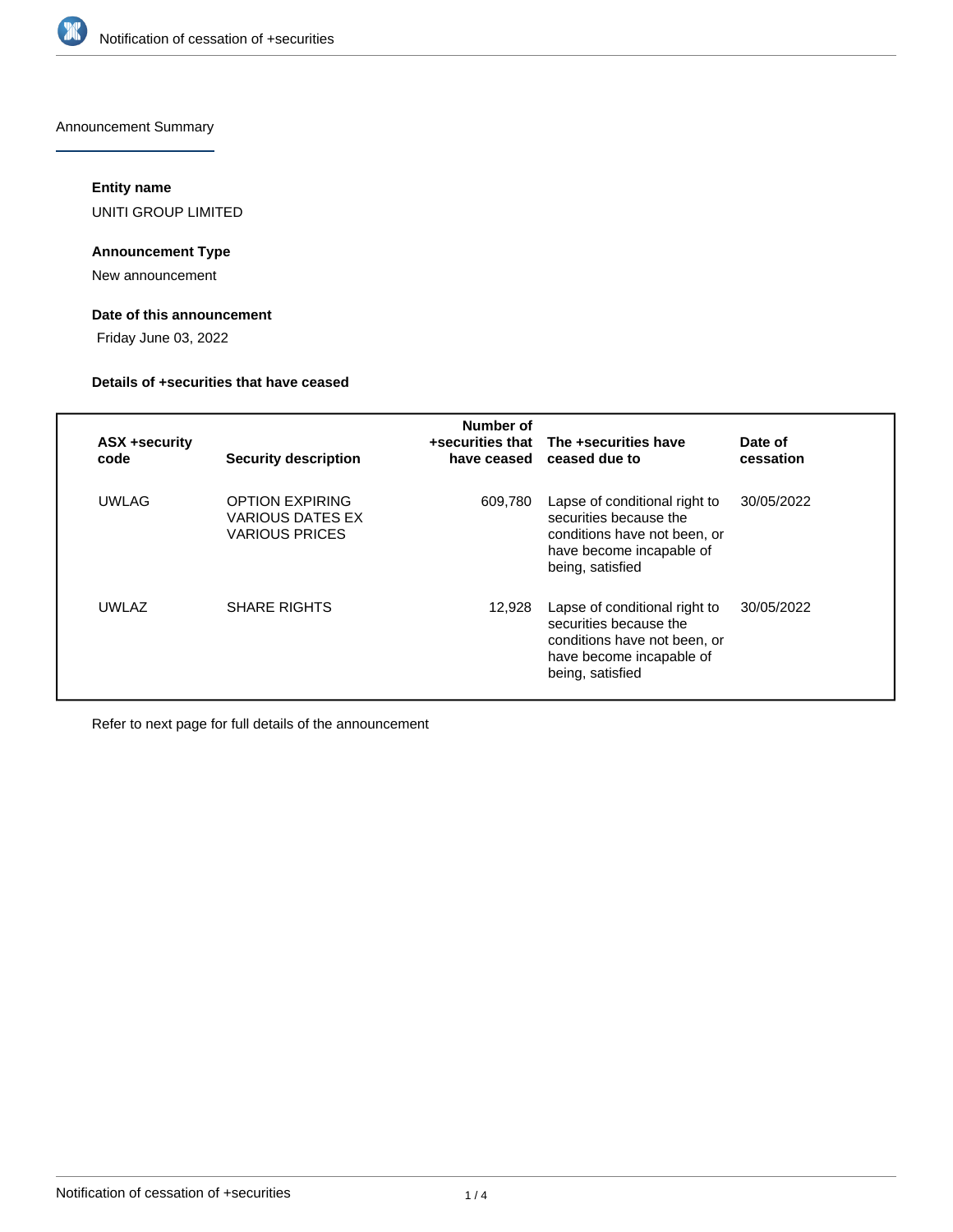

## Part 1 - Announcement Details

## **1.1 Name of +Entity**

UNITI GROUP LIMITED

We (the entity named above) provide the following information about our issued capital.

**1.2 Registered Number Type**

ACN

**Registration Number** 158957889

**1.3 ASX issuer code** UWL

### **1.4 The announcement is** New announcement

# **1.5 Date of this announcement**

3/6/2022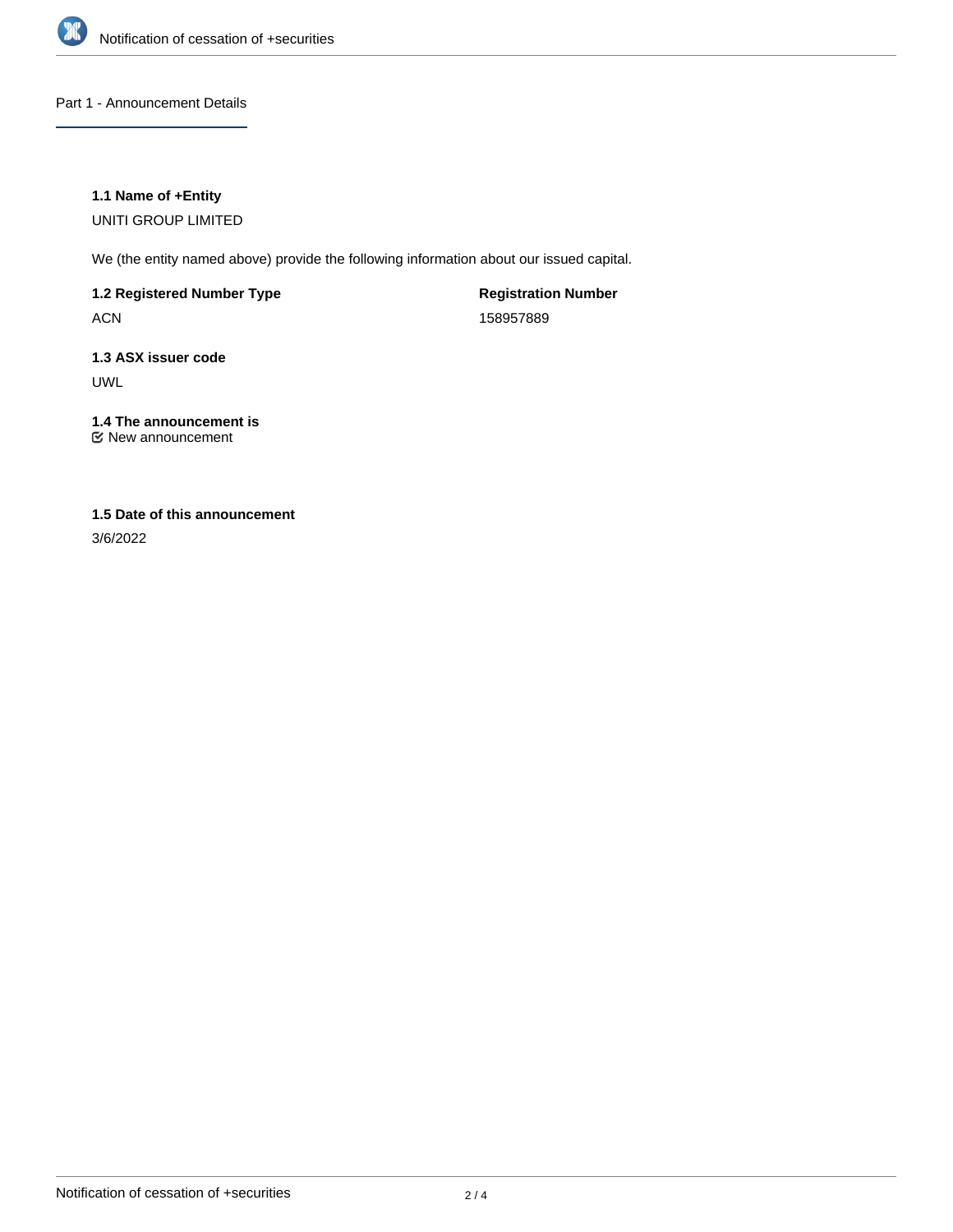

### Part 2 - Details of +equity securities or +debt securities that have ceased

### **ASX +Security Code and Description**

UWLAG : OPTION EXPIRING VARIOUS DATES EX VARIOUS PRICES

#### **Unquoted +equity securities that have ceased**

**Number of securities that have ceased**

609,780

### **Reason for cessation**

Lapse of conditional right to securities because the conditions have not been, or have become incapable of being, satisfied

30/5/2022

**Is the entity paying any consideration for the cessation?** No

# **Any other information the entity wishes to notify to ASX about the cessation?**

## **ASX +Security Code and Description** UWLAZ : SHARE RIGHTS

## **Unquoted +equity securities that have ceased**

#### **Number of securities that have ceased**

12,928

### **Reason for cessation**

Lapse of conditional right to securities because the conditions have not been, or have become incapable of being, satisfied

|           | Date of cessation |
|-----------|-------------------|
| 30/5/2022 |                   |

**Is the entity paying any consideration for the cessation?** No

## **Any other information the entity wishes to notify to ASX about the cessation?**